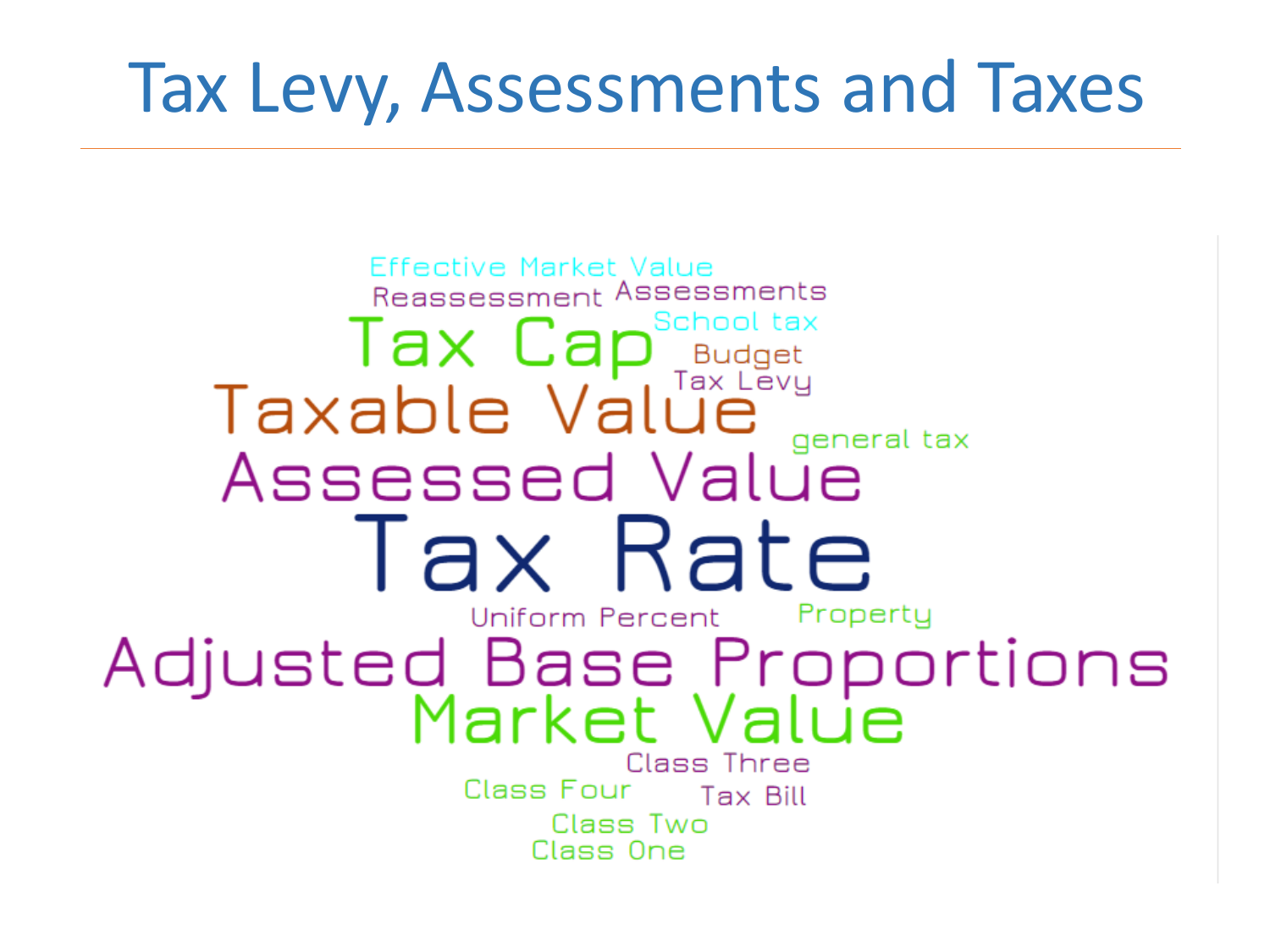## What factors impact school taxes :

#### **Controlled by School Districts:**

**- Tax Levy** 

#### **Controlled by Nassau County:**

- **Assessments**
- **- Year 2 Phase-in of Re-assessment**
- **- Changes in Base Proportions**
- **- Tax Rate**
- **- Assessment Challenges**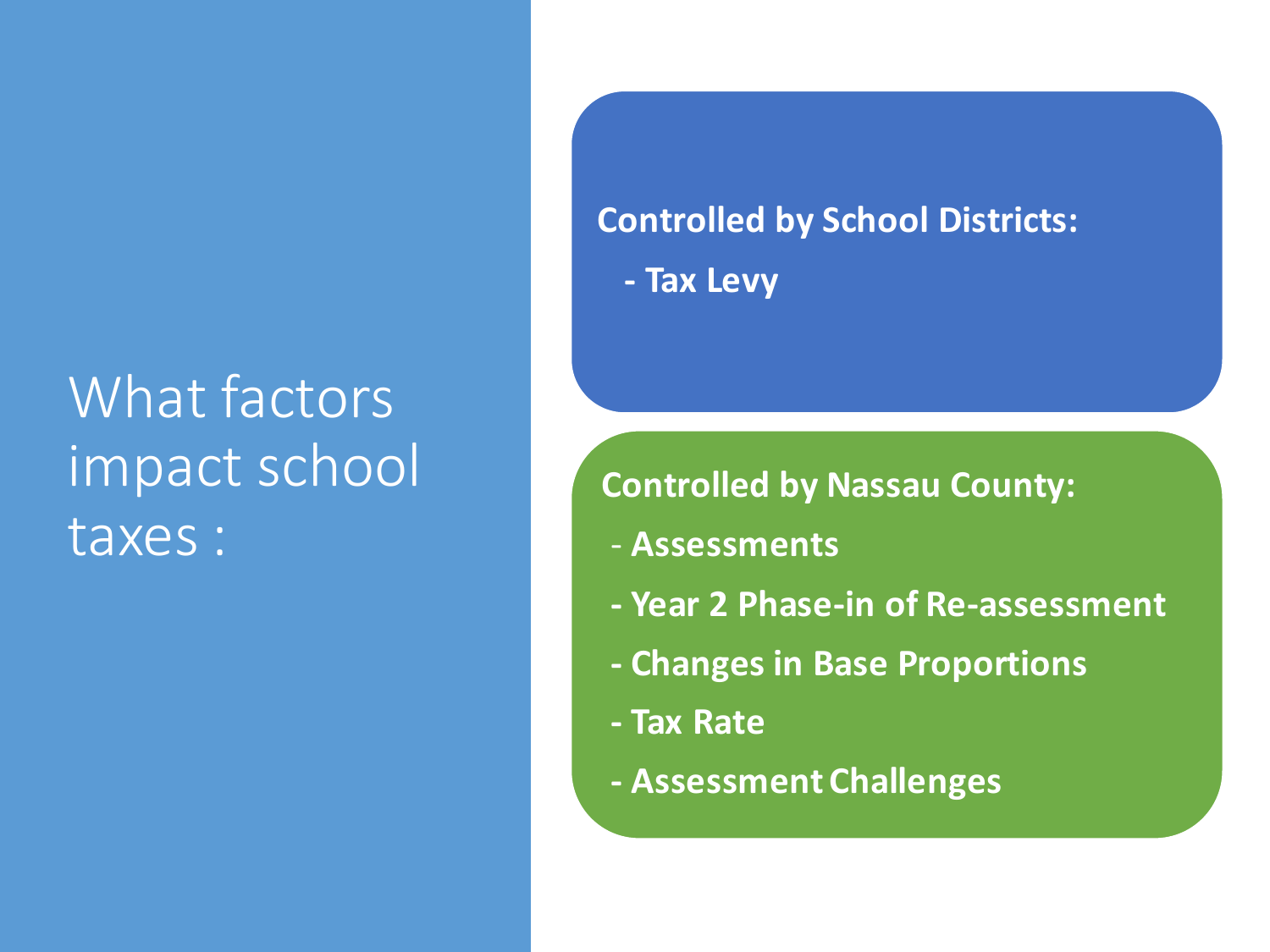Tax Levy = The total amount of funds raised or "levied" by the school district

 $\text{Tax}$  Levy = Budget **LESS** other funding sources such as:

- State Aid
- Grants
- - Other Revenue Sources: Other local revenue PILOTS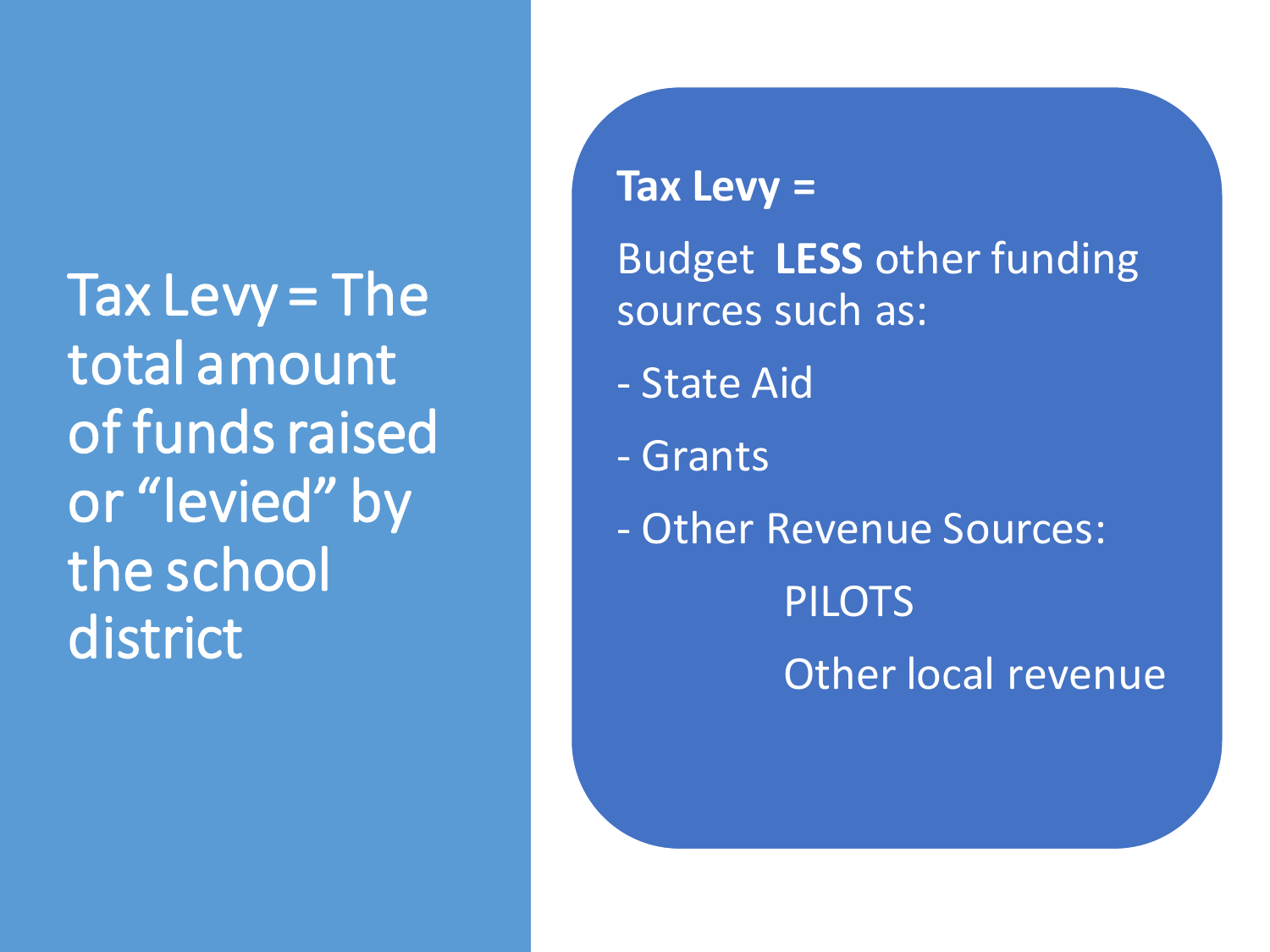## **SYOSSET TAX LEVY CAP TREND**

|         | <b>Tax Cap</b><br><b>Calculation</b> | <b>Actual Tax</b><br>Levy |
|---------|--------------------------------------|---------------------------|
| 2021-22 | 2.31%                                | 1.98%                     |
| 2020-21 | 3.23%                                | 1.70%                     |
| 2019-20 | 3.34%                                | 2.49%                     |
| 2018-19 | 3.57%                                | 2.26%                     |
| 2017-18 | 2.24%                                | 2.12%                     |
| 2016-17 | 0.30%                                | 0.14%                     |
| 2015-16 | 1.56%                                | 0.91%                     |
| 2014-15 | 1.39%                                | 1.33%                     |
| 2013-14 | 3.08%                                | 4.00%<br>2.84%            |
| 2012-13 | 2.26%                                | 2.26%<br>3.50%            |

 **Below the Tax Cap: Cumulative Amount \$10.2 Million** 

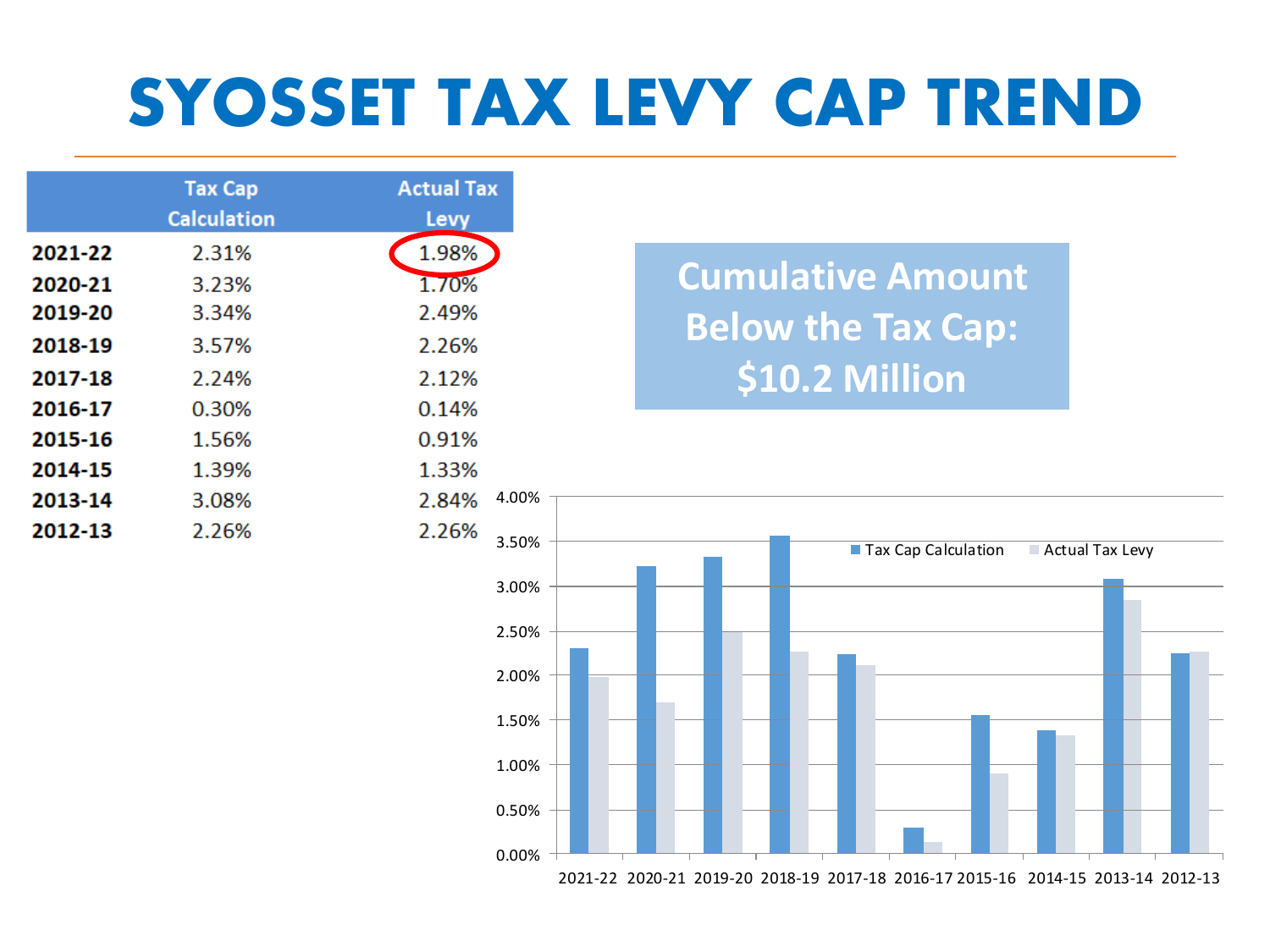## **SYOSSET TAX LEVY CUMULATIVE CHANGES**

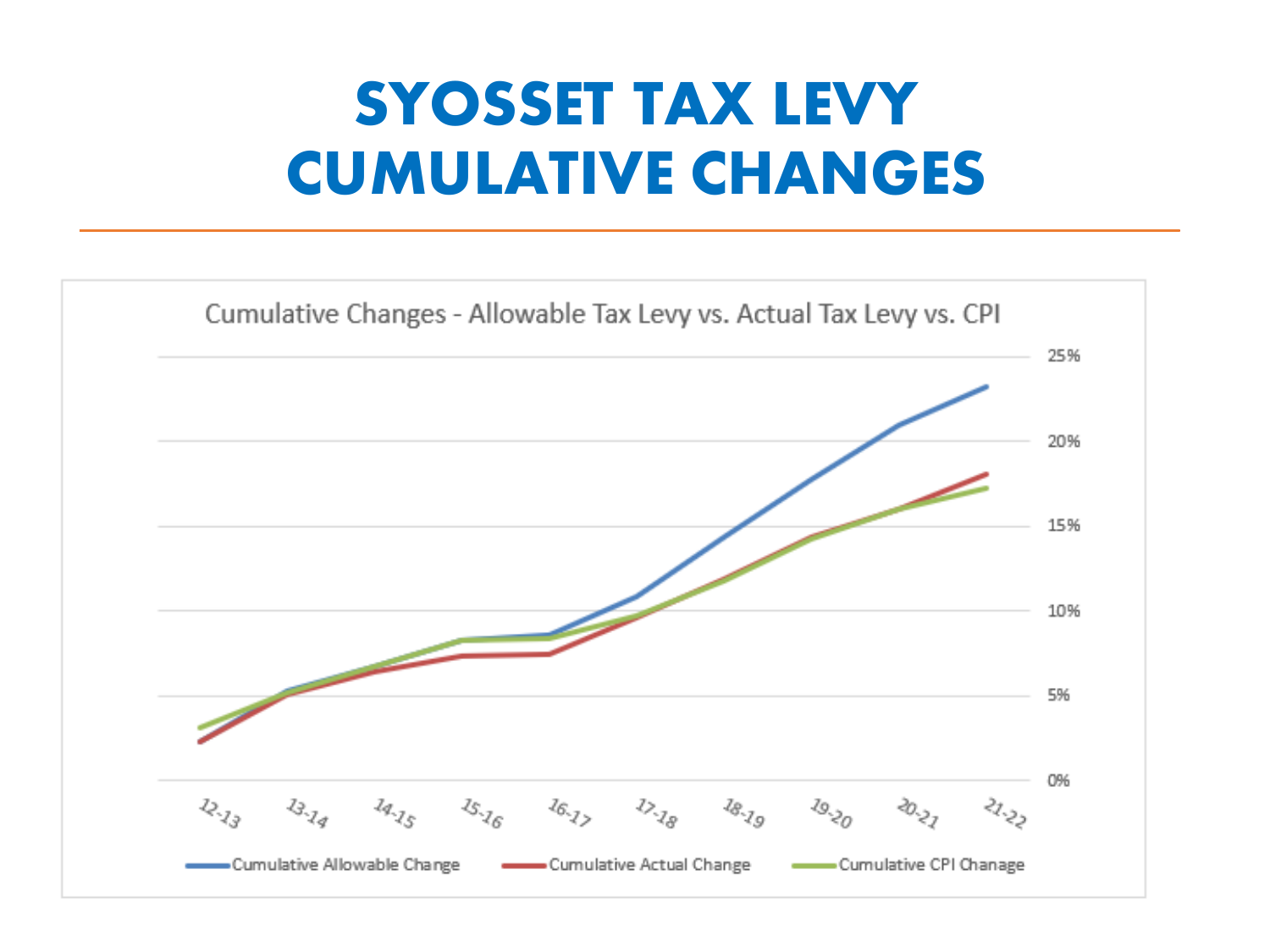How does the levy increase district's tax get distributed?:

**Controlled by Nassau County:** 

- Assessments
- - Year 2 Phase in of county-wide reassessment
- Base Proportions
- Tax Rate
- Assessment Challenges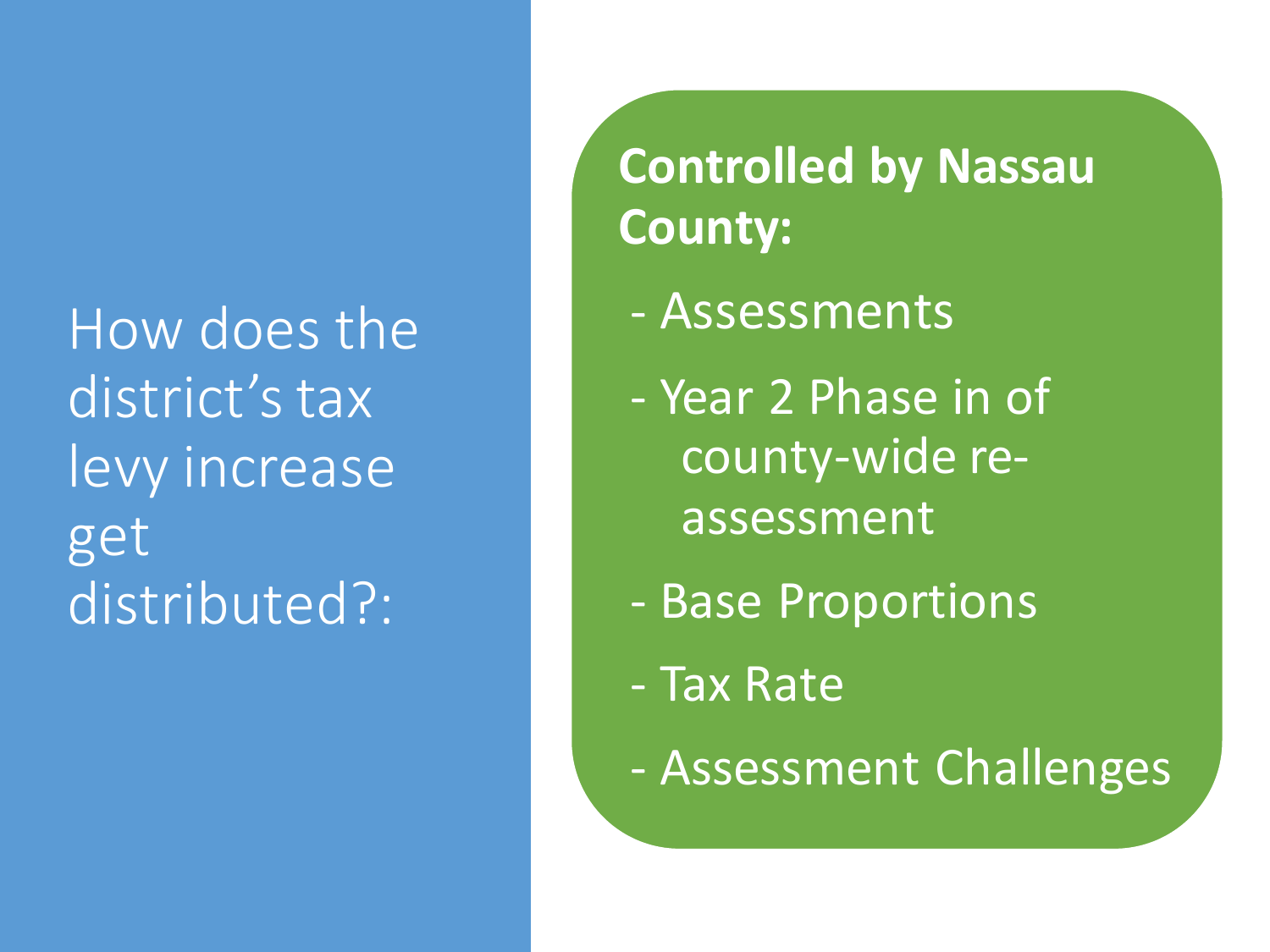#### **Nassau County: The assessed value determines the share of taxes homeowners will pay**



2. What role does the annual assessment of my property play in determining my property taxes? Your assessment represents the proportionate share of the total value of all assessments in a taxing jurisdiction in which you own property, such as a school district. Your proportionate share of the total assessed value determines the share of taxes you will pay to the school district. The same principle holds true for taxes to the County, Town, and special taxing districts. Assessments simply determine how the tax levy will be apportioned among all of the property owners in a taxing jurisdiction.



 **The change in the assessed value of a property relative to the average also impacts the taxes a homeowner will pay**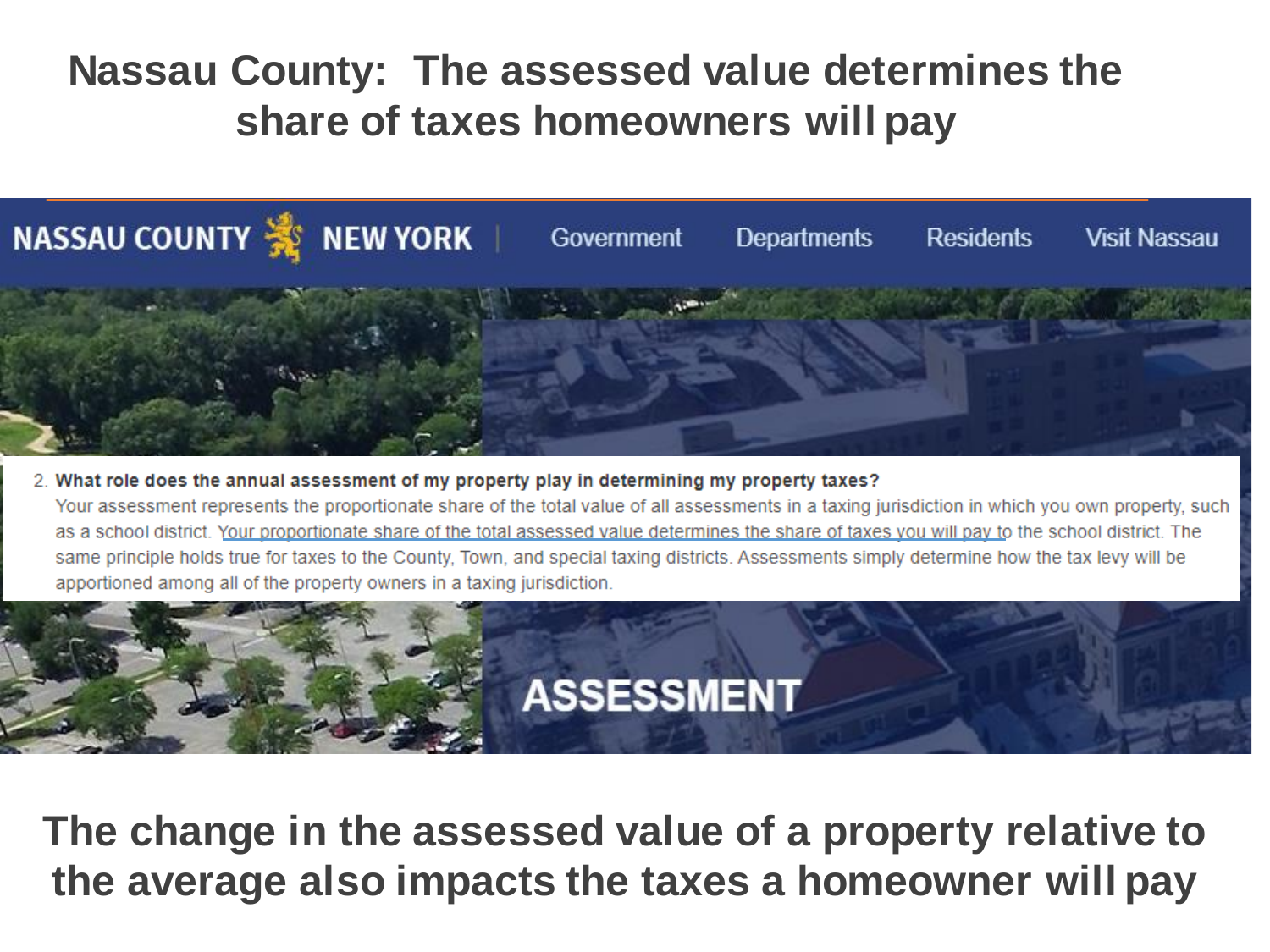### Nassau County Re-Assessment:

 Two years ago the Nassau County Department of Assessment completed a county-wide property<br>reassessment with the goal of producing assessments based on market values.

 The updated values are being phased in by the county over several years

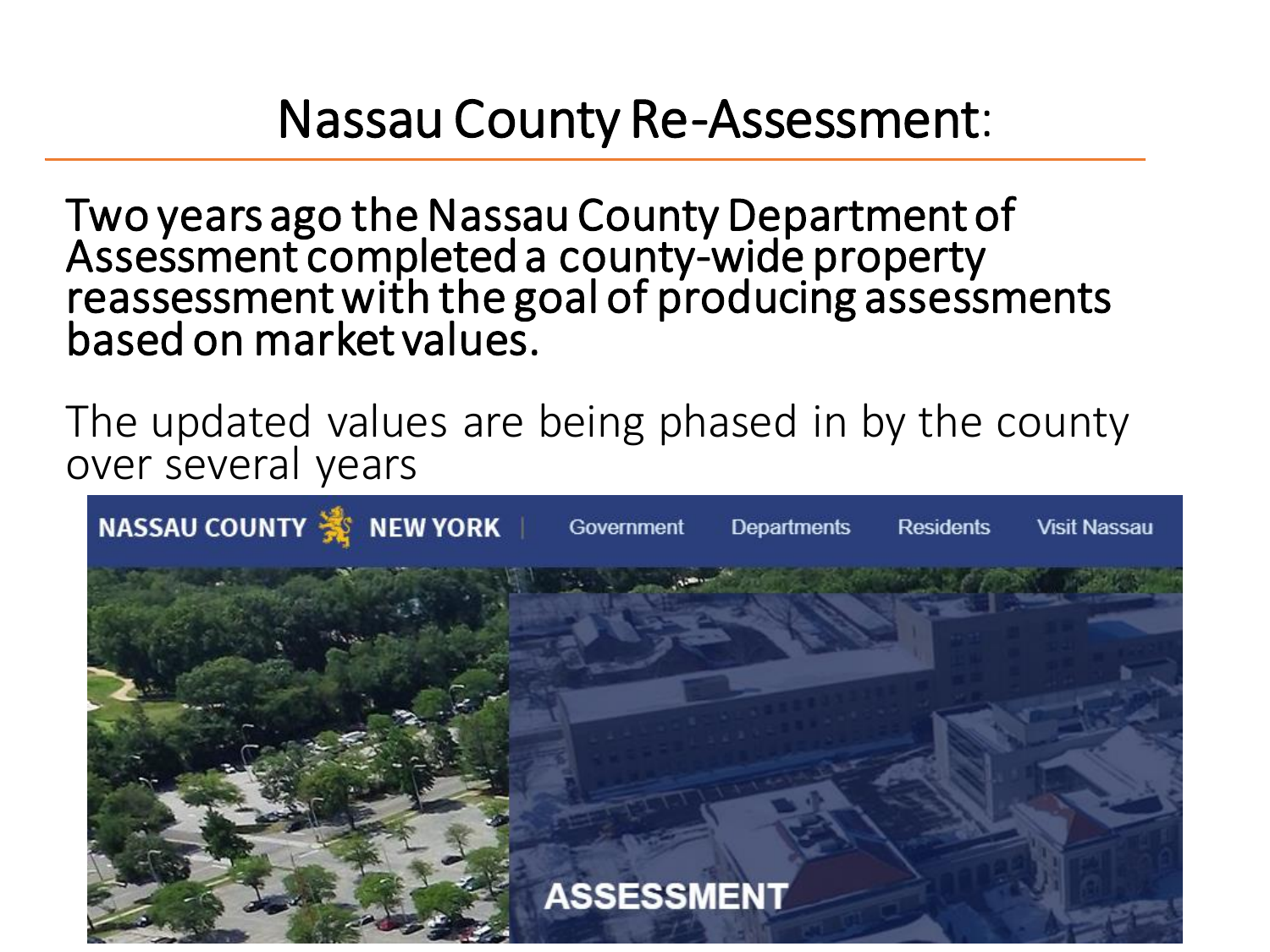### adjusts how much of the levy will be paid by the Adjusted Base Proportions: Nassau County different classes

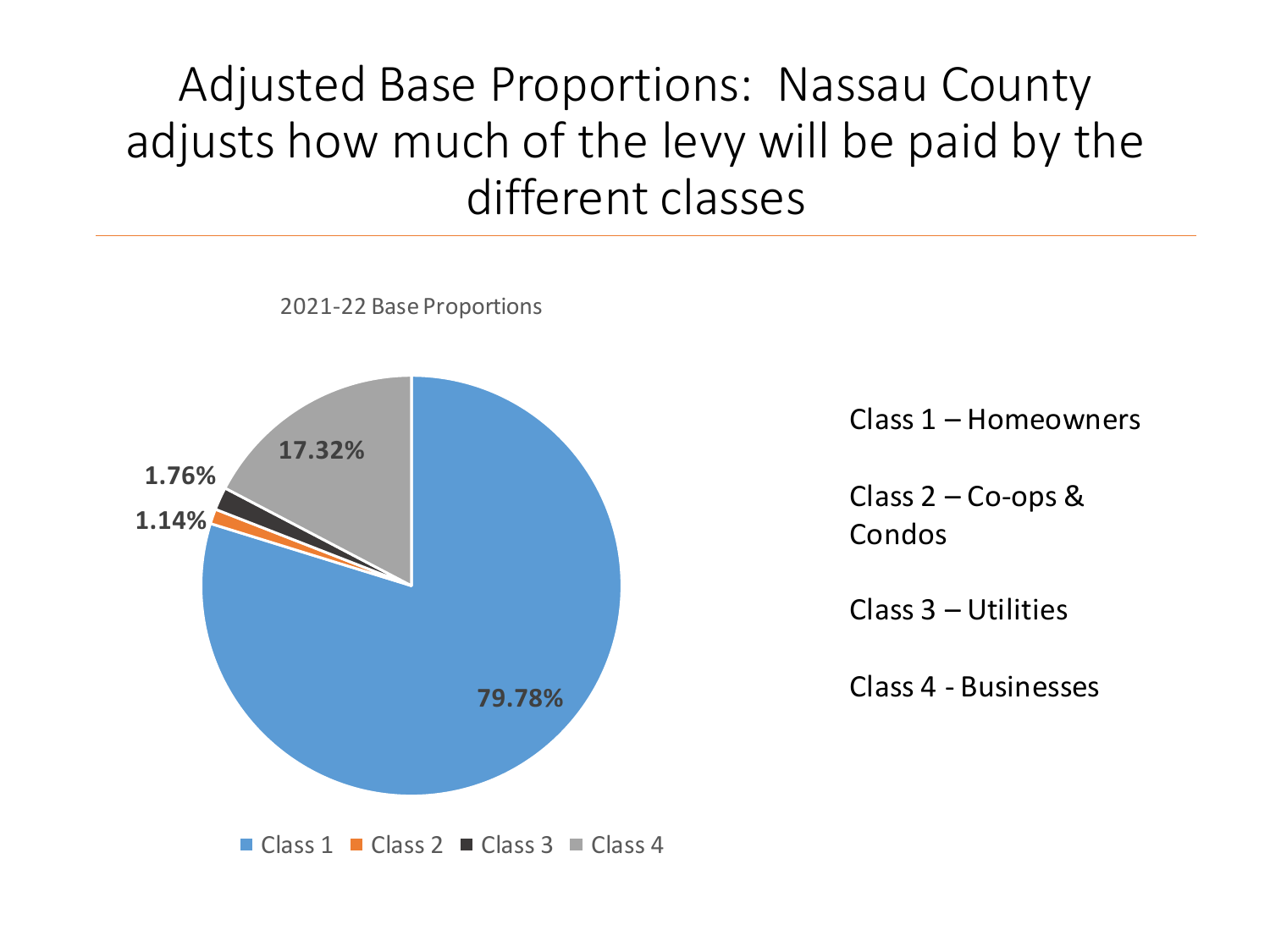Real life examples of neighboring properties in the district

# **Property 1**

# **Property 2**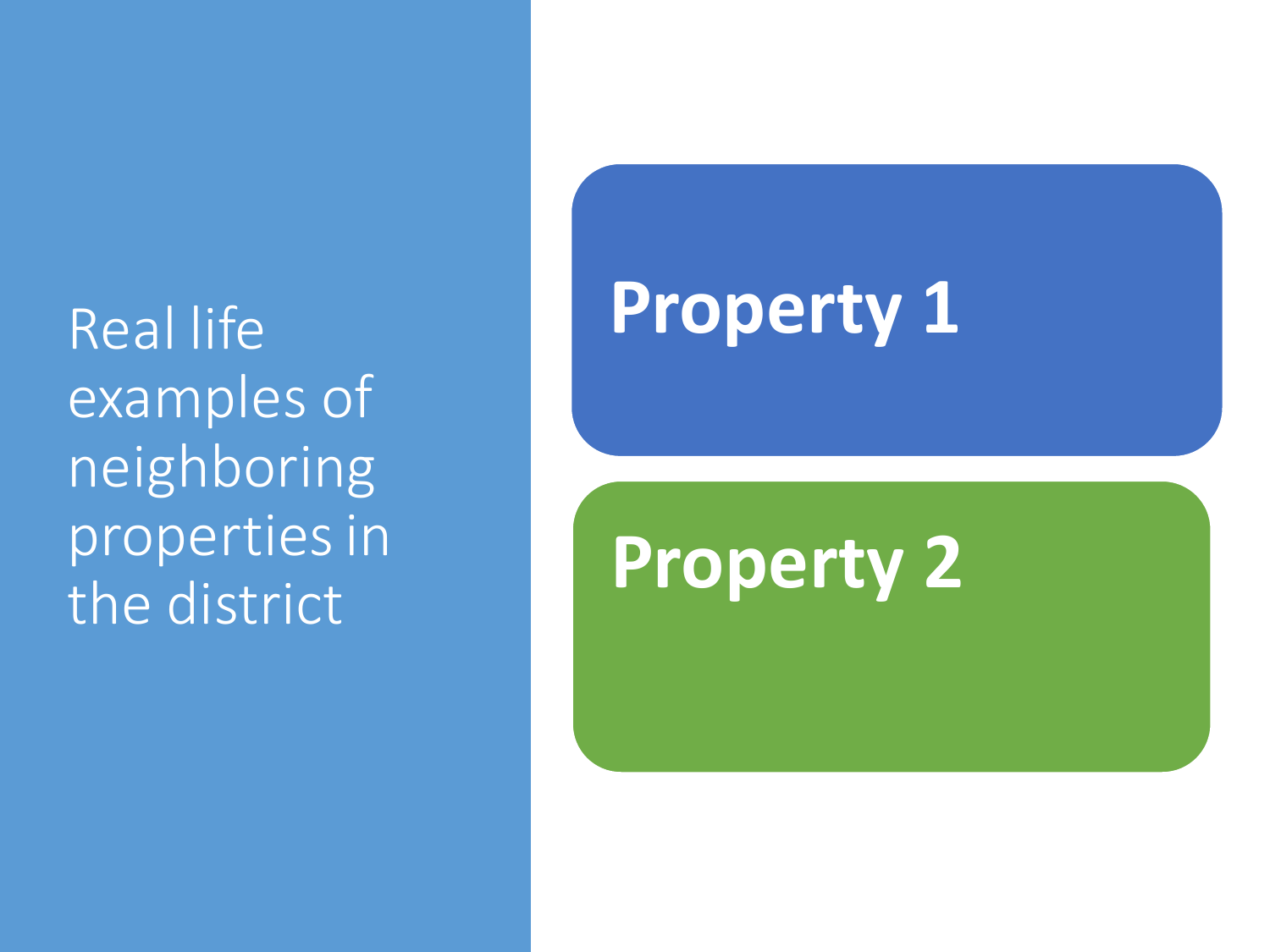### Property #1 – School tax decrease of \$1,168 or 6.5% Property #2 – School tax increase of \$677 or 4.9% Street A

|                               | <b>Property #1</b>                    |           |           | <b>Property #2</b> |                                       |           |           |          |
|-------------------------------|---------------------------------------|-----------|-----------|--------------------|---------------------------------------|-----------|-----------|----------|
|                               | 2019-20 Before<br><b>Reassessment</b> | 2020-21   | 2021-22   | Change             | 2019-20 Before<br><b>Reassessment</b> | 2020-21   | 2021-22   | Change   |
| <b>Market Value</b>           | 545,200                               | 1,023,000 | 1,041,899 | 1.85%              | 519,200                               | 1,017,000 | 916,627   | $-9.87%$ |
| Effective Market Value        |                                       | 1,023,000 | 941,000   | $-8.02%$           |                                       | 900,000   | 870,000   | $-3.33%$ |
| Uniform %                     |                                       | 0.100%    | 0.100%    | $0.00\%$           |                                       | 0.100%    | 0.100%    | $0.00\%$ |
| Assessed Value                |                                       | 1023      | 941       | $-8.02%$           |                                       | 900       | 870       | $-3.33%$ |
| <b>Taxable Value</b>          |                                       | 612       | 633       | 3.43%              |                                       | 474       | 550       | 16.03%   |
| Class 1 Tax Rate              |                                       | 2930.495  | 2648.682  | $-9.62%$           |                                       | 2930.495  | 2648.682  | $-9.62%$ |
| <b>School Tax Before STAR</b> |                                       | 17,934.63 | 16,766.16 | $-6.5%$            |                                       | 13,890.55 | 14,567.75 | 4.9%     |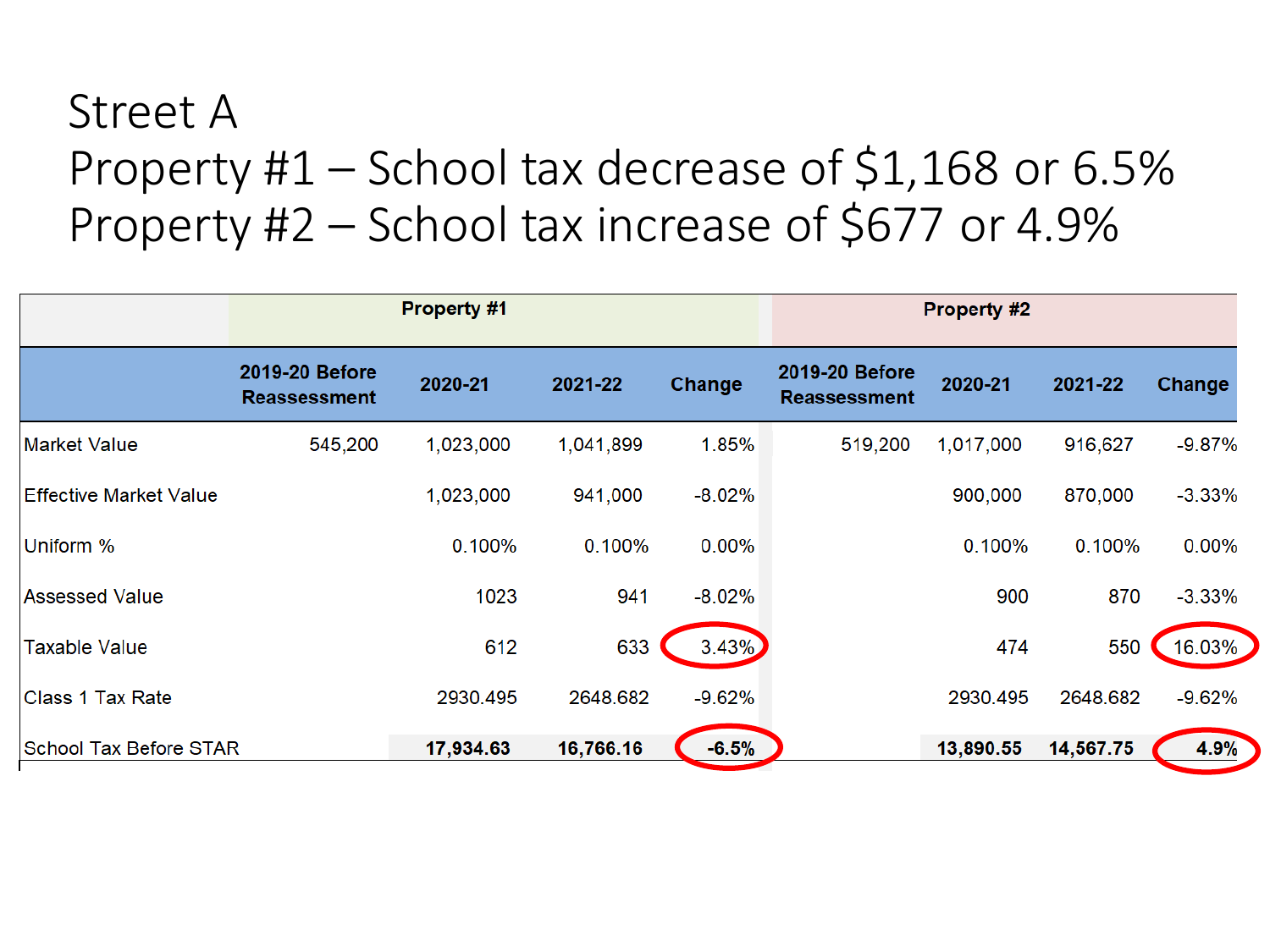### Property #1 – School tax decrease of \$1,775 or 14.3% Property #2 – School tax increase of \$1,652 or 16.8% Street B

|                               | Property #1                           |           |           | <b>Property #2</b> |                                       |          |           |          |
|-------------------------------|---------------------------------------|-----------|-----------|--------------------|---------------------------------------|----------|-----------|----------|
|                               | 2019-20 Before<br><b>Reassessment</b> | 2020-21   | 2021-22   | <b>Change</b>      | 2019-20 Before<br><b>Reassessment</b> | 2020-21  | 2021-22   | Change   |
| <b>Market Value</b>           | 360,800                               | 767,000   | 744,558   | $-2.93%$           | 336,400                               | 766,000  | 738,322   | $-3.61%$ |
| <b>Effective Market Value</b> |                                       | 767,000   | 698,000   | $-9.00%$           |                                       | 697,000  | 704,000   | 1.00%    |
| Uniform %                     |                                       | 0.100%    | 0.100%    | 0.00%              |                                       | 0.100%   | 0.100%    | 0.00%    |
| <b>Assessed Value</b>         |                                       | 767       | 698       | $-9.00%$           |                                       | 697      | 704       | 1.00%    |
| <b>Taxable Value</b>          |                                       | 423       | 401       | $-5.20%$           |                                       | 335      | 433       | 29.25%   |
| <b>Class 1 Tax Rate</b>       |                                       | 2930.495  | 2648.682  | $-9.62%$           |                                       | 2930.495 | 2648.682  | $-9.62%$ |
| <b>School Tax Before STAR</b> |                                       | 12,395.99 | 10,621.21 | $-14.3%$           |                                       | 9,817.16 | 11,468.79 | 16.8%    |
|                               |                                       |           |           |                    |                                       |          |           |          |